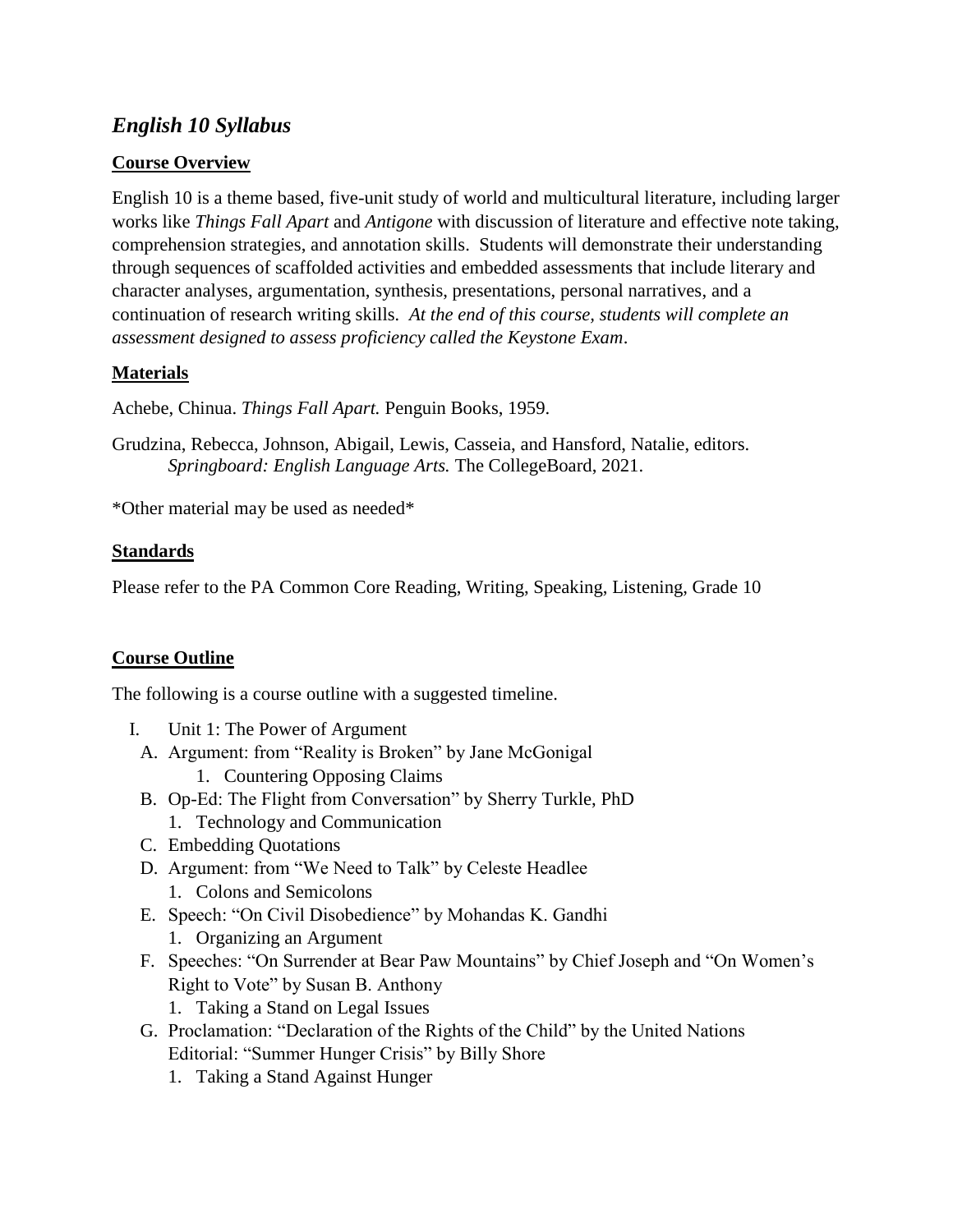- H. Speeches: "Nobel Lecture" by Kofi Annan and from "Hope, Despair, and Memory" by Elie Wiesel
	- 1. Metacognitive Markers
- I. Using Parallel Structure
- J. Editorial: "Diners Should Pay Attention to Workers, Not Just the Food" by Kathleen Kingsbury
	- 1. Taking a Stand Against Exploitation
- K. Embedded Assessment 1
	- 1. Creating an Argument
- L. Articles: "How Video Games Affect the Brain" by Hannah Nichols, "Video Games Are Good for Your Brain" by Kevin Anderton, and "Brain Training Apps Don't Seem to do Much of Anything" by Claire Maldarelli
	- 1. Searching for Evidence
- M. Film: "Video Games Will Make Us Smarter" from Intelligence Squared (YouTube)
	- 1. Taking Sides
- N. Team Research
- O. Preparing for the Debate
- P. Embedded Assessment 2
	- 1. Participating in a Debate
- Q. Standards Addressed: RI.9-10.1, RI.9-10.5, W.9-10.2a, W.9-10.2b, W.9-10.2f
- II. Unit 2: Persuasion in Literature
	- A. Short Story: "Marriage is A Private Affair" by Chinua Achebe
		- 1. Conflict
	- B. Proverbs and Folktales
	- C. Novel: *Things Fall Apart* by Chinua Achebe
		- 1. Active and Passive Voice
		- 2. Visualizing a Character in Conflict
		- 3. Compare/Contrast
		- 4. Academic Voice
		- 5. Creating a Character Tableau
		- 6. Using Precise Language and Domain-Specific Vocabulary
		- 7. RAFT Writing
		- 8. Tracing Two Themes
		- 9. Word Patterns
		- 10. Colliding Cultures
		- 11. Cultural Misunderstandings
		- 12. A Letter to the District Commissioner
	- D. Novel: *Things Fall Apart* by Chinua Achebe Poetry: "Prayer to the Masks" by Leopold Sedar Senghor and "The Second Coming" by William Butler Yeats
		- 1. Poetic Connections
	- E. Noun Agreement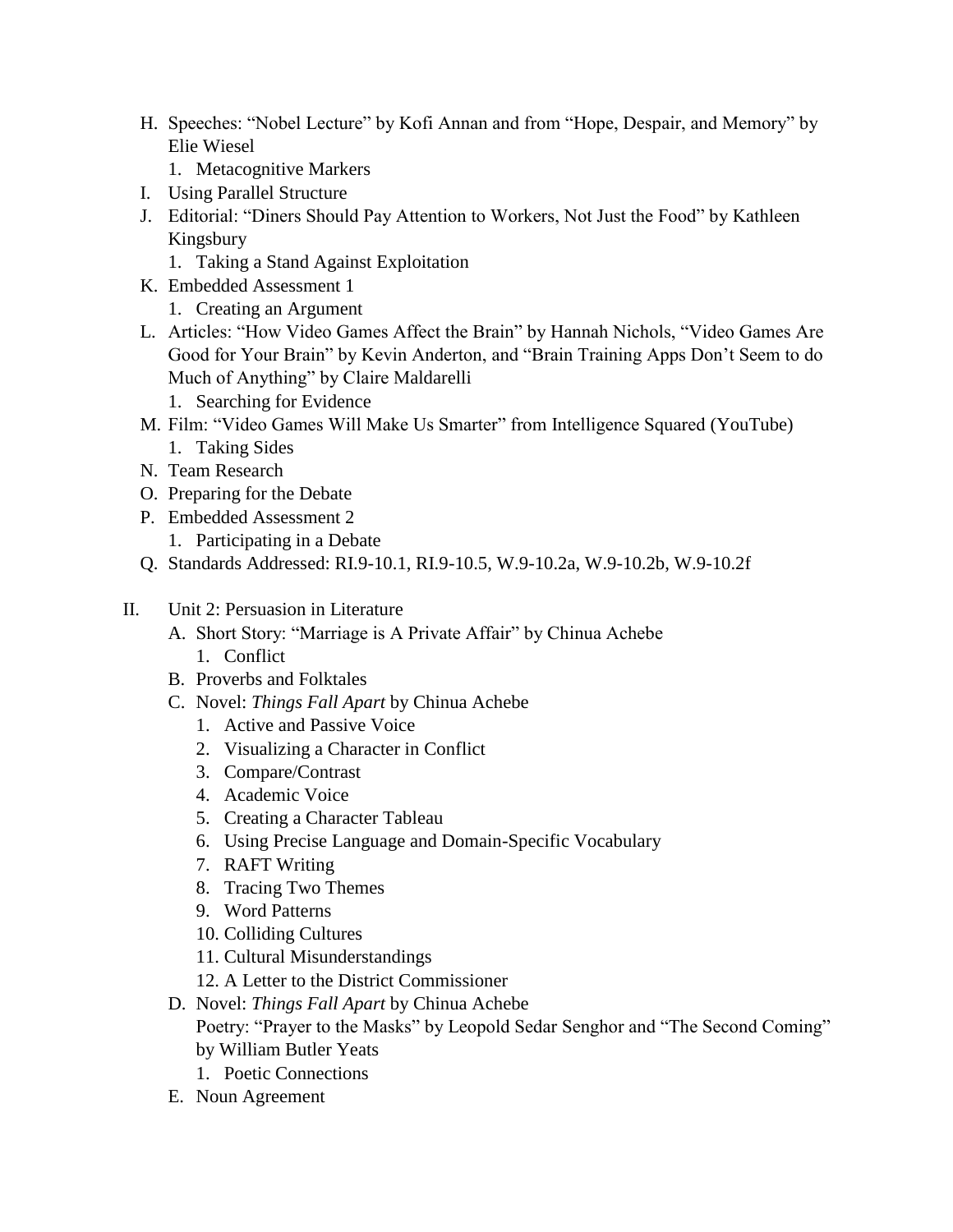- F. Interview: "An African Voice" by Katie Bacon
	- 1. The Author's Perspective
- G. Short Story: "The Third and Final Continent" by Jhumpa Lahiri
	- 1. Characterization
- H. Short Story: "Half a Day" by Naguib Mahfouz
	- 1. Characterization
- I. Novel Excerpt: from *Change* by Mo Yan
	- 1. Characterization
- J. Novel Excerpt: from *Annie John* by Jamaica Kincaid 1. Characterization
- K. Embedded Assessment 2
	- 1. Writing a Short Story
- L. Standards Addressed: R.L.9-10.10, RI.9-10.6, RL.9-10.1, W.9-10.3b, W.9-10.3c

## III. Unit 3: Voice in Synthesis

- A. Legal Document: Amendment 1 Supreme Court Opinion: *Tinker vs. Des Moines* 1. Analyzing Rhetoric
- B. Supreme Court Opinion: Excerpt from *Jacobson vs. Massachusetts*
	- 1. Exploring Opinions
- C. Opinion Piece: *On Immunity: An Inoculation* by Eula Biss
	- Informational Text: "Vaccination" by The Jenner Institute
	- 1. Understanding Herd Immunity
- D. Letter: "Measles: A Dangerous Illness" by Roald Dahl Editorial: "Mandatory Vaccination is Not the Answer to Measles" by Dr. Bob Sears
	- 1. Two Opinions on the Same Topic
- E. Composing a Synthesis Argument
- F. Digging into the Research Process
- G. Forming Questions
- H. Sifting Through Sources
- I. Evaluating Sources for Credibility
- J. Drafting Embedded Assessment 1
	- 1. Citation Styles
- K. Embedded Assessment 1 Creating an Annotated Bibliography
- L. Film: *The Story of Bottled Water* (YouTube)
	- 1. Presenting Research
- M. Research Report: Excerpt from "Single-Use Plastics: A Roadmap for Sustainability" by the United Nations Environmental Programme
	- 1. Drafting the Conflict
	- 2. Visual Evidence
	- 3. Recursive Research
- N. Research Report: "The Danger of Palm Oil Production" by Natalie Hansford